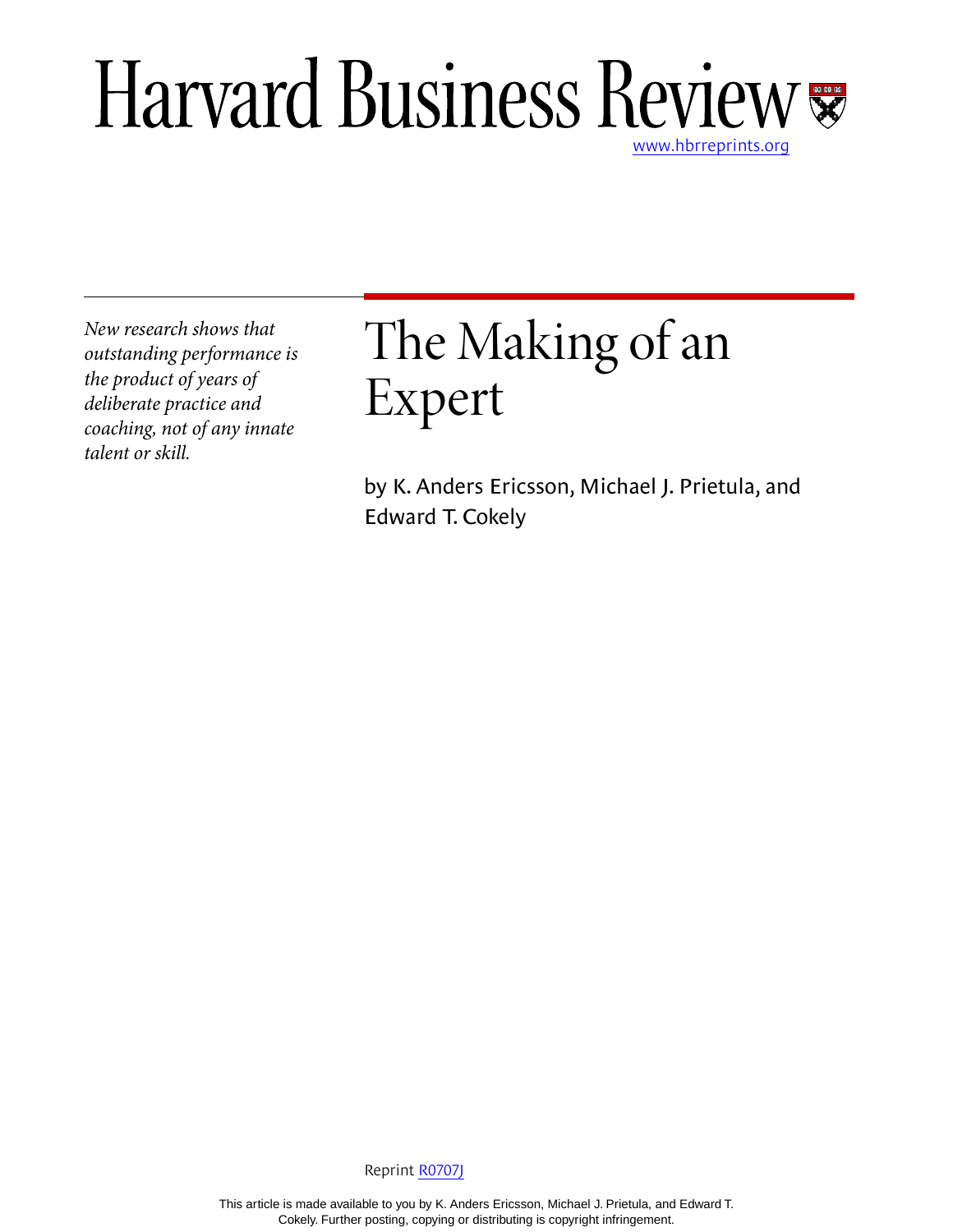*New research shows that outstanding performance is the product of years of deliberate practice and coaching, not of any innate talent or skill.*

# The Making of an Expert

by K. Anders Ericsson, Michael J. Prietula, and Edward T. Cokely

Thirty years ago, two Hungarian educators, László and Klara Polgár, decided to challenge the popular assumption that women don't succeed in areas requiring spatial thinking, such as chess. They wanted to make a point about the power of education. The Polgárs homeschooled their three daughters, and as part of their education the girls started playing chess with their parents at a very young age. Their systematic training and daily practice paid off. By 2000, all three daughters had been ranked in the top ten female players in the world. The youngest, Judit, had become a grand master at age 15, breaking the previous record for the youngest person to earn that title, held by Bobby Fischer, by a month. Today Judit is one of the world's top players and has defeated almost all the best male players.

It's not only assumptions about gender differences in expertise that have started to crumble. Back in 1985, Benjamin Bloom, a professor of education at the University of Chicago, published a landmark book, *Developing Talent in Young People*, which examined the critical factors that contribute to talent. He took a deep retrospective look at the childhoods of 120 elite performers who had won international competitions or awards in fields ranging from music and the arts to mathematics and neurology. Surprisingly, Bloom's work found no early indicators that could have predicted the virtuosos' success. Subsequent research indicating that there is no correlation between IQ and expert performance in fields such as chess, music, sports, and medicine has borne out his findings. The only innate differences that turn out to be significant—and they matter primarily in sports—are height and body size.

So what *does* correlate with success? One thing emerges very clearly from Bloom's work: All the superb performers he investigated had practiced intensively, had studied with devoted teachers, and had been supported enthusiastically by their families throughout their developing years. Later research building on Bloom's pioneering study revealed that the amount and quality of practice were key factors in the level of expertise people achieved.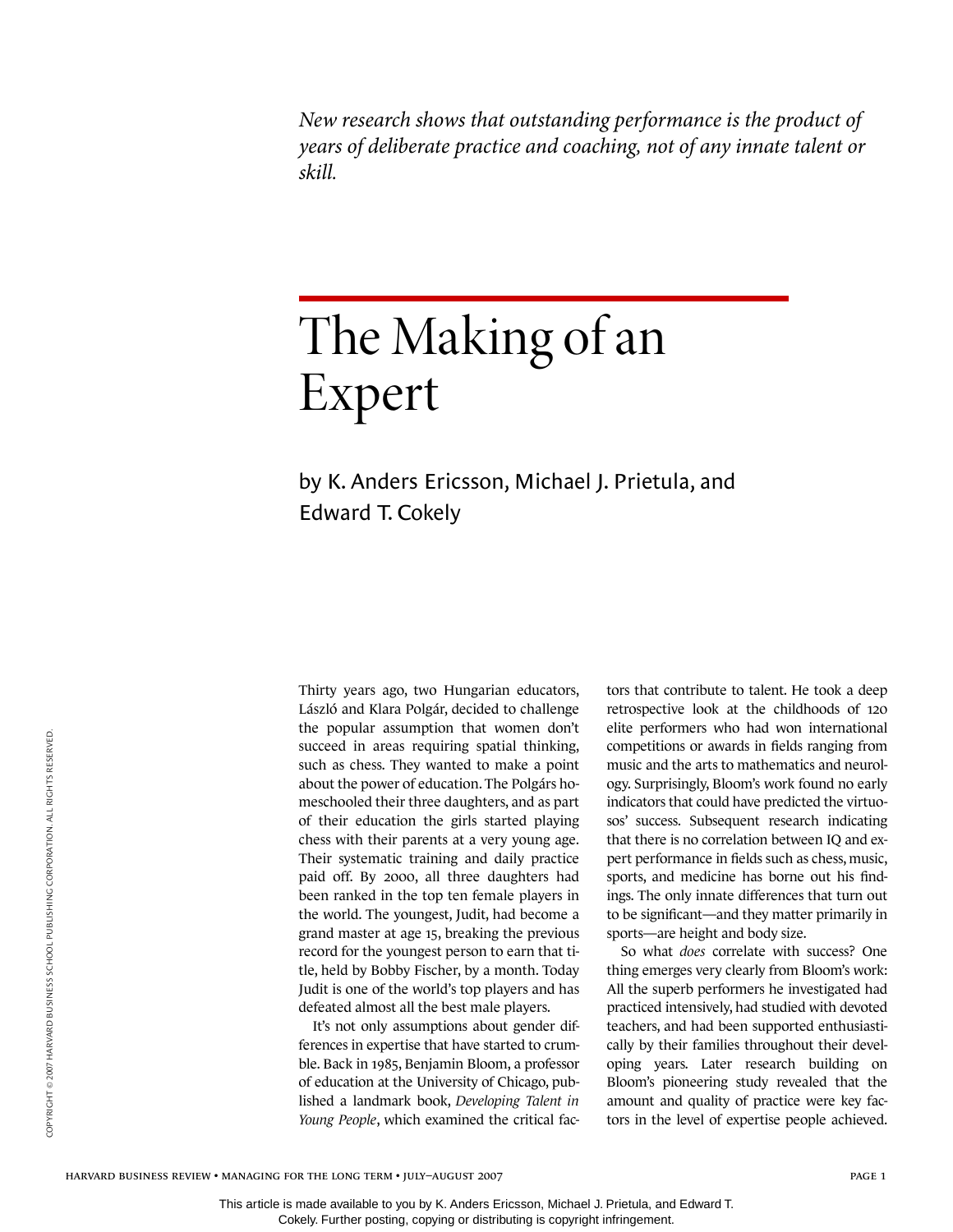Consistently and overwhelmingly, the evidence showed that *experts are always made, not born*. These conclusions are based on rigorous research that looked at exceptional performance using scientific methods that are verifiable and reproducible. Most of these studies were compiled in *The Cambridge Handbook of Expertise and Expert Performance*, published last year by Cambridge University Press and edited by K. Anders Ericsson, one of the authors of this article. The 900-page-plus handbook includes contributions from more than 100 leading scientists who have studied expertise and top performance in a wide variety of domains: surgery, acting, chess, writing, computer programming, ballet, music, aviation, firefighting, and many others.

The journey to truly superior performance is neither for the faint of heart nor for the impatient. The development of genuine expertise requires struggle, sacrifice, and honest, often painful self-assessment. There are no shortcuts. It will take you at least a decade to achieve expertise, and you will need to invest that time wisely, by engaging in "deliberate" practice practice that focuses on tasks beyond your current level of competence and comfort. You will need a well-informed coach not only to guide you through deliberate practice but also to help you learn how to coach yourself. Above all, if you want to achieve top performance as a manager and a leader, you've got to forget the folklore about genius that makes many people think they cannot take a scientific approach to developing expertise. We are here to help you explode those myths.

Let's begin our story with a little wine.

#### **What Is an Expert?**

In 1976, a fascinating event referred to as the "Judgment of Paris" took place. An Englishowned wineshop in Paris organized a blind tasting in which nine French wine experts rated French and California wines—ten whites and ten reds. The results shocked the wine world: California wines received the highest scores from the panel. Even more surprising, during the tasting the experts often mistook the American wines for French wines and vice versa.

Two assumptions were challenged that day. The first was the hitherto unquestioned superiority of French wines over American ones. But it was the challenge to the second—the assumption that the judges genuinely possessed elite knowledge of wine—that was more interesting and revolutionary. The tasting suggested that the alleged wine experts were no more accurate in distinguishing wines under blind test conditions than regular wine drinkers—a fact later confirmed by our laboratory tests.

Current research has revealed many other fields where there is no scientific evidence that supposed expertise leads to superior performance. One study showed that psychotherapists with advanced degrees and decades of experience aren't reliably more successful in their treatment of randomly assigned patients than novice therapists with just three months of training are. There are even examples of expertise seeming to decline with experience. The longer physicians have been out of training, for example, the less able they are to identify unusual diseases of the lungs or heart. Because they encounter these illnesses so rarely, doctors quickly forget their characteristic features and have difficulty diagnosing them. Performance picks up only after the doctors undergo a refresher course.

How, then, can you tell when you're dealing with a genuine expert? Real expertise must pass three tests. First, it must lead to performance that is consistently superior to that of the expert's peers. Second, real expertise produces concrete results. Brain surgeons, for example, not only must be skillful with their scalpels but also must have successful outcomes with their patients. A chess player must be able to win matches in tournaments. Finally, true expertise can be replicated and measured in the lab. As the British scientist Lord Kelvin stated, "If you can not measure it, you can not improve it."

Skill in some fields, such as sports, is easy to measure. Competitions are standardized so that everyone competes in a similar environment. All competitors have the same start and finish lines, so that everyone can agree on who came in first. That standardization permits comparisons among individuals over time, and it's certainly possible in business as well. In the early days of Wal-Mart, for instance, Sam Walton arranged competitions among store managers to identify those whose stores had the highest profitability. Each store in the Nordstrom clothing chain posts rankings of its salespeople, based on their sales per hour, for each pay period.

**K. Anders Ericsson** ([ericsson@psy.fsu](mailto:ericsson@psy.fsu.edu) [.edu](mailto:ericsson@psy.fsu.edu)) is the Conradi Eminent Scholar of Psychology at Florida State University, in Tallahassee. **Michael J. Prietula** [\(prietula@bus.emory.edu](mailto:prietula@bus.emory.edu)) is a professor at the Goizueta Business School at Emory University, in Atlanta, and visiting research scholar at the Institute for Human and Machine Cognition, in Pensacola, Florida. **Edward T. Cokely** [\(cokely@mpib-berlin.mpg.de](mailto:cokely@mpib-berlin.mpg.de)) is a postdoctoral research fellow at the Max Planck Institute for Human

Development, in Berlin.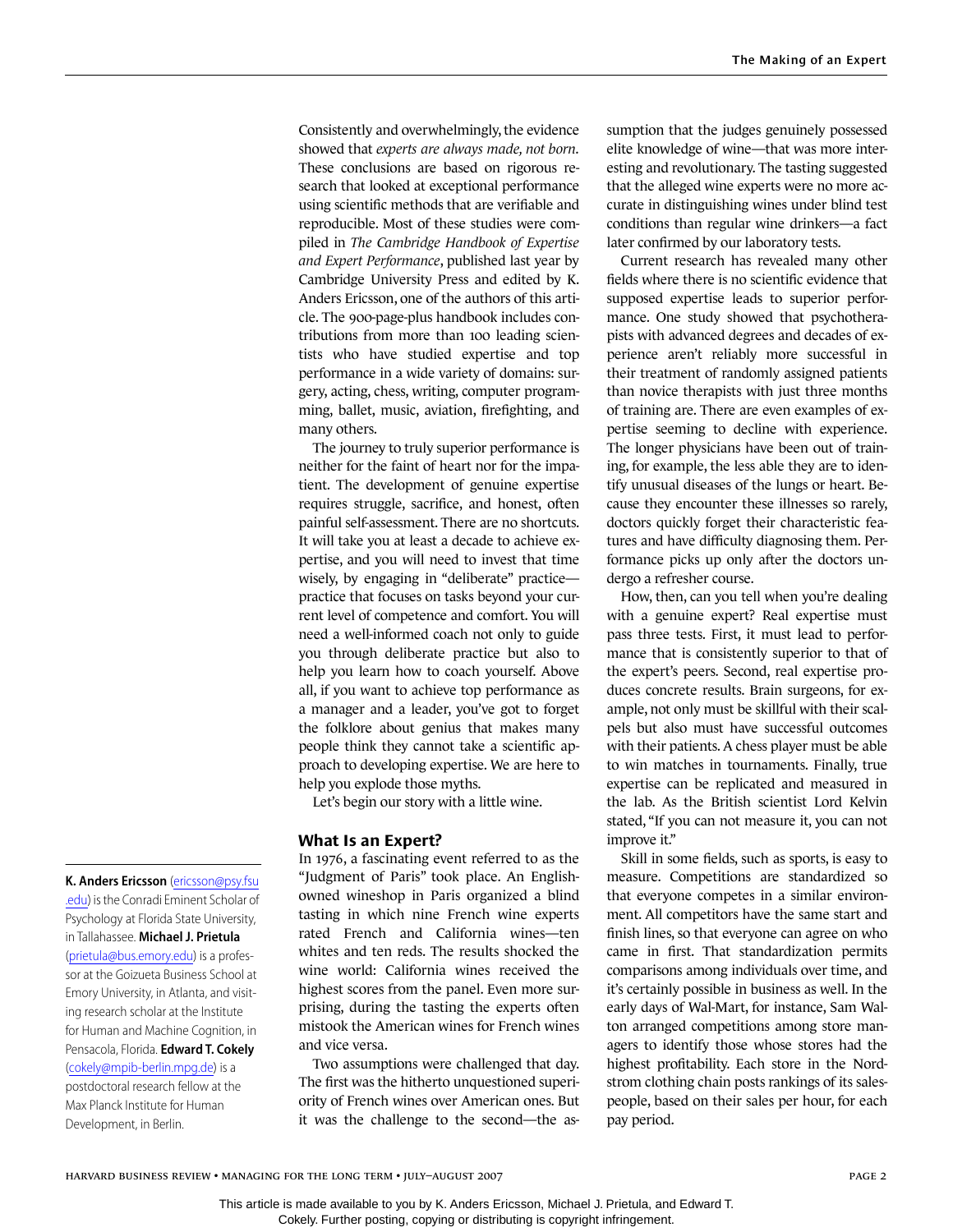Nonetheless, it often can be difficult to measure expert performance—for example, in projects that take months or even years to complete and to which dozens of individuals may contribute. Expert leadership is similarly difficult to assess. Most leadership challenges are highly complex and specific to a given company, which makes it hard to compare performance across companies and situations. That doesn't mean, though, that scientists should throw up their hands and stop trying to measure performance. One methodology we use to deal with these challenges is to take a representative situation and reproduce it in the laboratory. For example, we present emergency room nurses with scenarios that simulate life-

### **Things to Look Out for When Judging Expertise**

**Individual accounts of expertise are often unreliable.** Anecdotes, selective recall, and one-off events all can present insufficient, often misleading, examples of expertise. There is a huge body of literature on false memories, self-serving biases, and recollections altered as a result of current beliefs or the passage of time. Reporting is not the same thing as research.

**Many people are wrongly believed to possess expertise.** Bear in mind that true expertise is demonstrated by measurable, consistently superior performance. Some supposed experts are superior only when it comes to explaining why they made errors. After the 1976 Judgment of Paris, for example, when California wines bested French wines in a blind tasting, the French wine "experts" argued that the results were an aberration and that the California reds in particular would never age as well as the famous French reds. (In 2006, the tasting of the reds was reenacted, and California came out on top again.) Had it not been for the objective results from the blind tastings, the French wine experts may never have been convinced of the quality of the American wines.

**Intuition can lead you down the gar-**

**den path.** The idea that you can improve your performance by relaxing and "just trusting your gut" is popular. While it may be true that intuition is valuable in routine or familiar situations, informed intuition is the result of deliberate practice. You cannot consistently improve your ability to make decisions (or your intuition) without considerable practice, reflection, and analysis.

**You don't need a different putter.**  Many managers hope that they will suddenly improve performance by adopting new and better methods—just as golf players may think that they can lower their scores with a new and better club. But changing to a different putter may increase the variability of a golfer's shot and thus hinder his or her ability to play well. In reality, the key to improving expertise is consistency and carefully controlled efforts.

**Expertise is not captured by knowledge management systems.** Knowledge management systems rarely, if ever, deal with what psychologists call knowledge. They are repositories of images, documents, and routines: external data that people can view and interpret as they try to solve a problem or make a decision. There are no shortcuts to gaining true expertise.

threatening situations. Afterward, we compare the nurses' responses in the lab with actual outcomes in the real world. We have found that performance in simulations in medicine, chess, and sports closely correlates with objective measurements of expert performance, such as a chess player's track record in winning matches.

Testing methodologies can be devised for creative professions such as art and writing, too. Researchers have studied differences among individual visual artists, for instance, by having them produce drawings of the same set of objects. With the artists' identities concealed, these drawings were evaluated by art judges, whose ratings clearly agreed on the artists' proficiency, especially in regard to technical aspects of drawing. Other researchers have designed objective tasks to measure the superior perceptual skills of artists without the help of judges.

#### **Practice Deliberately**

To people who have never reached a national or international level of competition, it may appear that excellence is simply the result of practicing daily for years or even decades. However, living in a cave does not make you a geologist. Not all practice makes perfect. You need a particular kind of practice—*deliberate practice*—to develop expertise. When most people practice, they focus on the things they already know how to do. Deliberate practice is different. It entails considerable, specific, and sustained efforts to do something you *can't* do well—or even at all. Research across domains shows that it is only by working at what you can't do that you turn into the expert you want to become.

To illustrate this point, let's imagine you are learning to play golf for the first time. In the early phases, you try to understand the basic strokes and focus on avoiding gross mistakes (like driving the ball into another player). You practice on the putting green, hit balls at a driving range, and play rounds with others who are most likely novices like you. In a surprisingly short time (perhaps 50 hours), you will develop better control and your game will improve. From then on, you will work on your skills by driving and putting more balls and engaging in more games, until your strokes become automatic: You'll think less about each shot and play more from intu-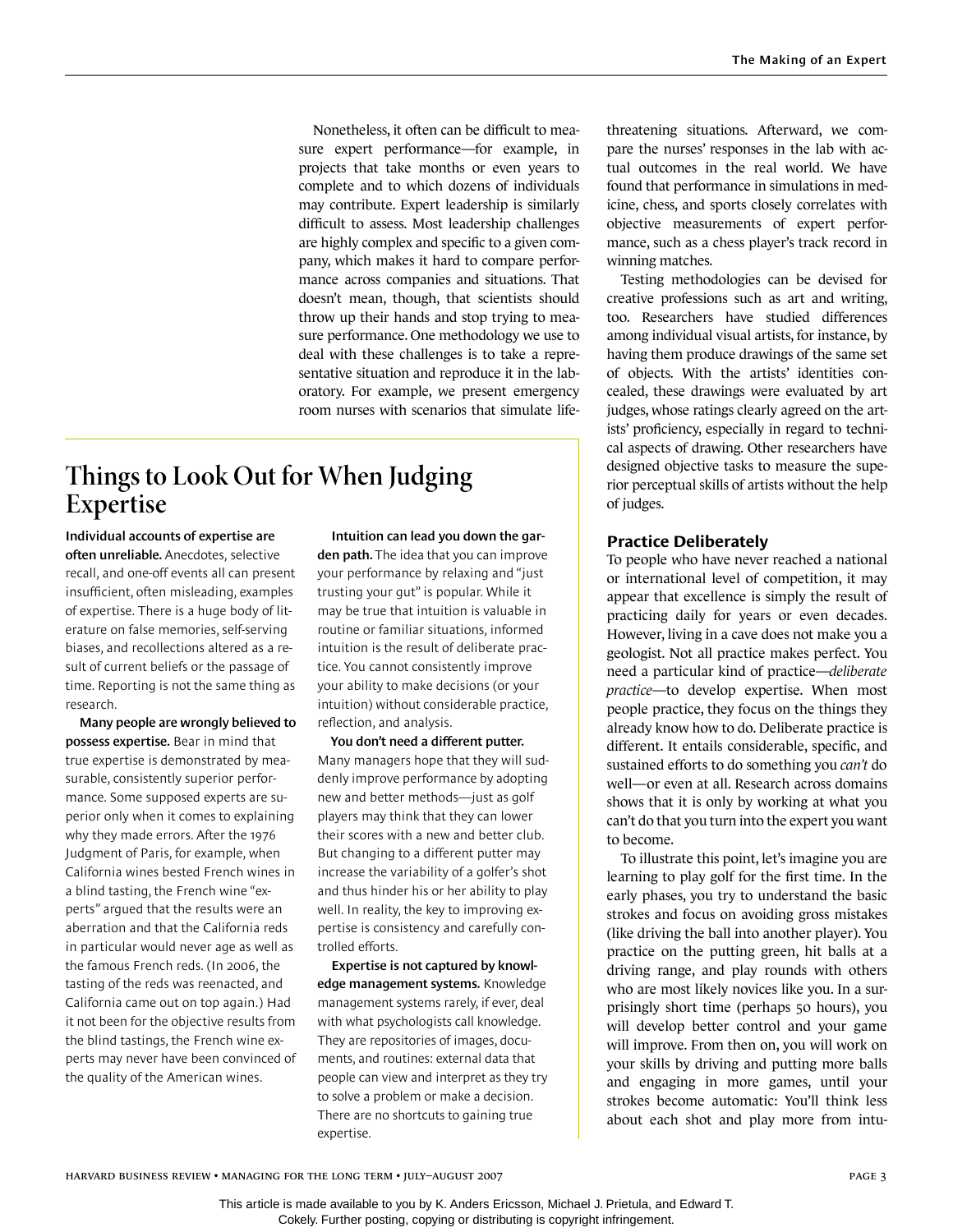ition. Your golf game now is a social outing, in which you occasionally concentrate on your shot. From this point on, additional time on the course will not substantially improve your performance, which may remain at the same level for decades.

Why does this happen? You don't improve because when you are playing a game, you get only a single chance to make a shot from any given location. You don't get to figure out how you can correct mistakes. If you were allowed to take five to ten shots from the exact same location on the course, you would get more feedback on your technique and start to adjust your playing style to improve your control. In fact, professionals often take multiple shots from the same location when they train and when they check out a course before a tournament.

This kind of deliberate practice can be adapted to developing business and leadership expertise. The classic example is the case method taught by many business schools, which presents students with real-life situations that require action. Because the eventual outcomes of those situations are known, the students can immediately judge the merits of their proposed solutions. In this way, they can practice making decisions ten to 20 times a week. War games serve a similar training function at military academies. Officers can analyze the trainees' responses in simulated combat and provide an instant evaluation. Such mock military operations sharpen leadership skills with deliberate practice that lets trainees explore uncharted areas.

Let's take a closer look at how deliberate practice might work for leadership. You often hear that a key element of leadership and management is charisma, which is true. Being a leader frequently requires standing in front of your employees, your peers, or your board of directors and attempting to convince them of one thing or another, especially in times of crisis. A surprising number of executives believe that charisma is innate and cannot be learned. Yet if they were acting in a play with the help of a director and a coach, most of them would be able to come across as considerably more charismatic, especially over time. In fact, working with a leading drama school, we have developed a set of acting exercises for managers and leaders that are designed to increase their powers of charm and persuasion.

Executives who do these exercises have shown remarkable improvement. So charisma can be learned through deliberate practice. Bear in mind that even Winston Churchill, one of the most charismatic figures of the twentieth century, practiced his oratory style in front of a mirror.

Genuine experts not only practice deliberately but also *think* deliberately. The golfer Ben Hogan once explained, "While I am practicing I am also trying to develop my powers of concentration. I never just walk up and hit the ball." Hogan would decide in advance where he wanted the ball to go and how to get it there. We actually track this kind of thought process in our research. We present expert performers with a scenario and ask them to think aloud as they work their way through it. Chess players, for example, will describe how they spend five to ten minutes exploring all the possibilities for their next move, thinking through the consequences of each and planning out the sequence of moves that might follow it. We've observed that when a course of action doesn't work out as expected, the expert players will go back to their prior analysis to assess where they went wrong and how to avoid future errors. They continually work to eliminate their weaknesses.

Deliberate practice involves two kinds of learning: improving the skills you already have and extending the reach and range of your skills. The enormous concentration required to undertake these twin tasks limits the amount of time you can spend doing them. The famous violinist Nathan Milstein wrote: "Practice as much as you feel you can accomplish with concentration. Once when I became concerned because others around me practiced all day long, I asked [my mentor] Professor Auer how many hours I should practice, and he said, 'It really doesn't matter how long. If you practice with your fingers, no amount is enough. If you practice with your head, two hours is plenty.'"

It is interesting to note that across a wide range of experts, including athletes, novelists, and musicians, very few appear to be able to engage in more than four or five hours of high concentration and deliberate practice at a time. In fact, most expert teachers and scientists set aside only a couple of hours a day, typically in the morning, for their most demanding mental activities, such as writing about new ideas. While this may seem like a relatively

*Consistently and overwhelmingly, the evidence showed that experts are always made, not born.*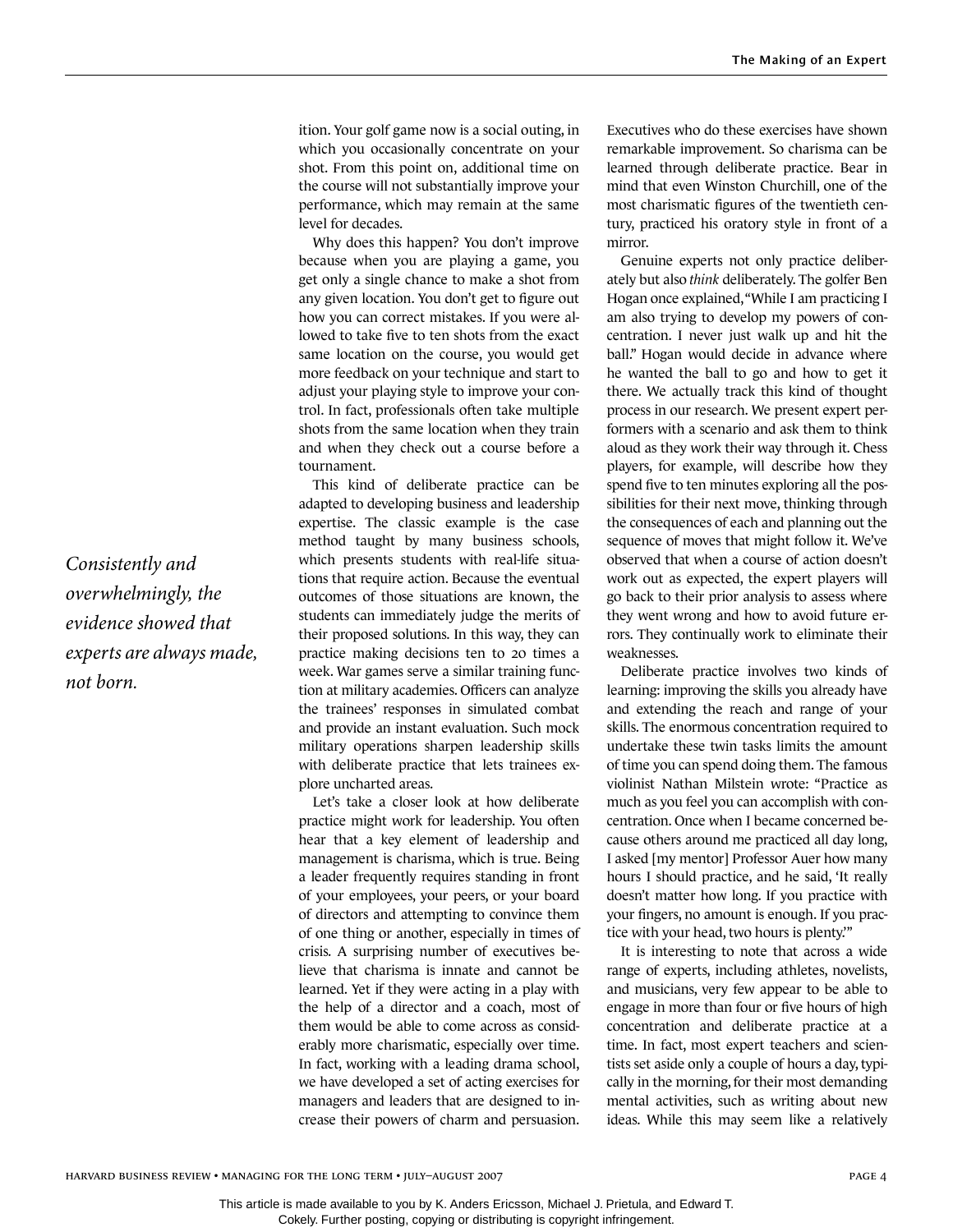small investment, it is two hours a day more than most executives and managers devote to building their skills, since the majority of their time is consumed by meetings and day-to-day concerns. This difference adds up to some 700 hours more a year, or about 7,000 hours more a decade. Think about what you could accomplish if you devoted two hours a day to deliberate practice.

It's very easy to neglect deliberate practice. Experts who reach a high level of performance often find themselves responding automatically to specific situations and may come to rely exclusively on their intuition. This leads to difficulties when they deal with atypical or rare cases, because they've lost the ability to analyze a situation and work through the right response. Experts may not recognize this creeping intuition bias, of course, because there is no penalty until they encounter a situation in which a habitual response fails and maybe even causes damage. Older professionals with a great deal of experience are particularly prone to falling into this trap, but it's certainly not inevitable. Research has shown that musicians over 60 years old who continue deliberate practice for about ten hours a week can match the speed and technical skills of 20-year-old expert musicians when tested on their ability to play a piece of unfamiliar music.

Moving outside your traditional comfort zone of achievement requires substantial motivation and sacrifice, but it's a necessary discipline. As the golf champion Sam Snead once put it, "It is only human nature to want to practice what you can already do well, since it's a hell of a lot less work and a hell of a lot more fun." Only when you can see that deliberate practice is the most effective means to the desired end—becoming the best in your field—will you commit to excellence. Snead, who died in 2002, held the record for winning the most PGA Tour events and was famous for having one of the most beautiful swings in the sport. Deliberate practice was a key to his success. "Practice puts brains in your muscles," he said.

#### **Take the Time You Need**

By now it will be clear that it takes time to become an expert. Our research shows that even the most gifted performers need a minimum of ten years (or 10,000 hours) of intense training before they win international competitions. In some fields the apprenticeship is longer: It now takes most elite musicians 15 to 25 years of steady practice, on average, before they succeed at the international level.

Though there are historical examples of people who attained an international level of expertise at an early age, it's also true that, in the nineteenth and early twentieth centuries, people could reach world-class levels more quickly. In most fields, the bar of performance has risen steadily since that time. For instance, amateur marathon runners and high school swimmers today frequently better the times of Olympic gold medalists from the early twentieth century. Increasingly stiff competition now makes it almost impossible to beat the ten-year rule. One notable exception, Bobby Fischer, did manage to become a chess grand master in just nine years, but it is likely that he did so by spending more time practicing each year.

Many people are naive about how long it takes to become an expert. Leo Tolstoy once observed that people often told him they didn't know whether or not they could write a novel because they hadn't tried—as if they only had to make a single attempt to discover their natural ability to write. Similarly, the authors of many self-help books appear to assume that their readers are essentially ready for success and simply need to take a few more easy steps to overcome great hurdles. Popular lore is full of stories about unknown athletes, writers, and artists who become famous overnight, seemingly because of innate talent they're "naturals," people say. However, when examining the developmental histories of experts, we unfailingly discover that they spent a lot of time in training and preparation. Sam Snead, who'd been called "the best natural player ever," told *Golf Digest*, "People always said I had a natural swing. They thought I wasn't a hard worker. But when I was young, I'd play and practice all day, then practice more at night by my car's headlights. My hands bled. Nobody worked harder at golf than I did."

Not only do you have to be prepared to invest time in becoming an expert, but you have to start early—at least in some fields. Your ability to attain expert performance is clearly constrained if you have fewer opportunities to engage in deliberate practice, and this is far from a trivial constraint. Once, after giving a talk, K. Anders Ericsson was asked by a member of the audience whether he or any other person

*It takes time to become an expert. Even the most gifted performers need a minimum of ten years of intense training before they win international competitions.*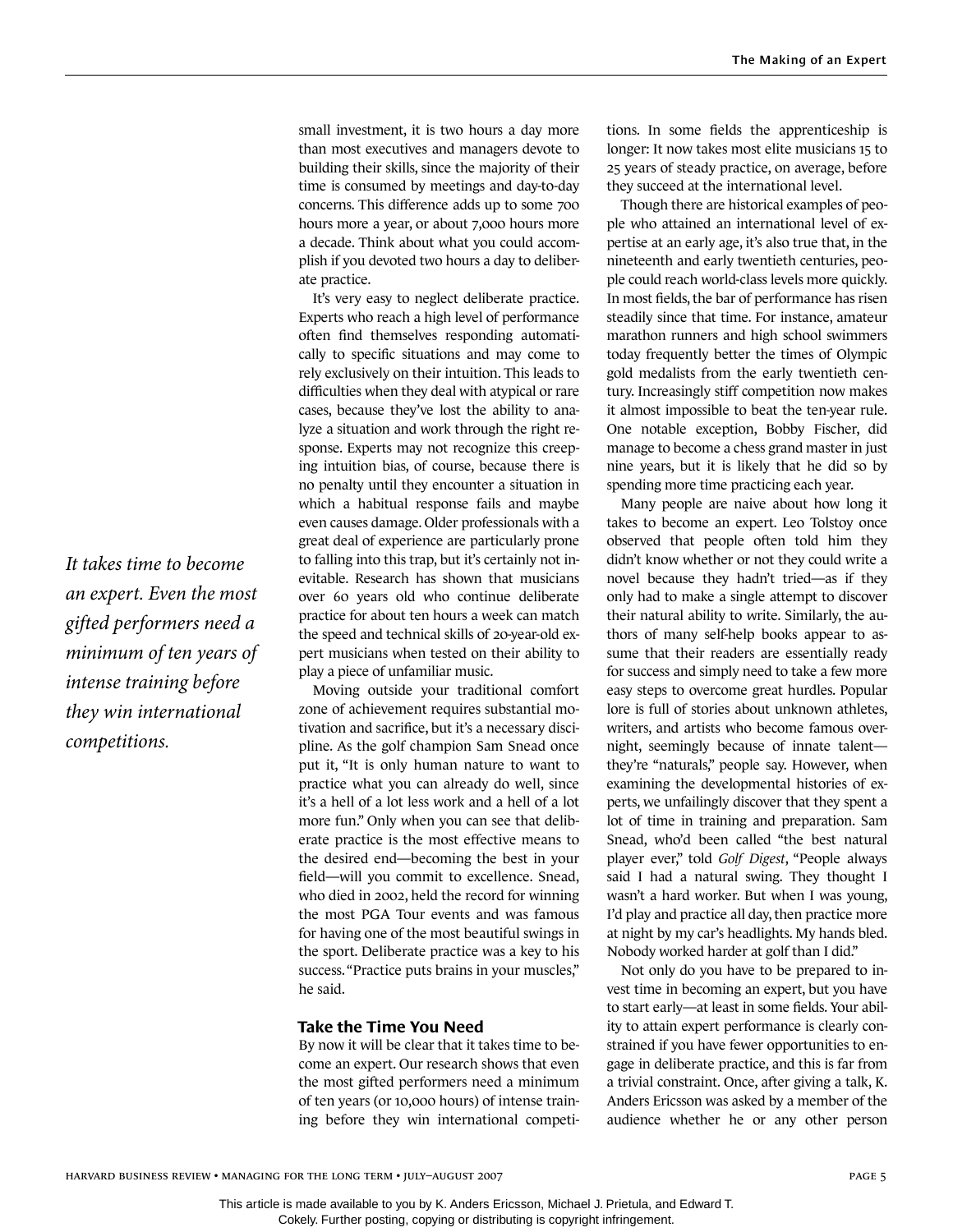could win an Olympic medal if he began training at a mature age. Nowadays, Ericsson replied, it would be virtually impossible for anyone to win an individual medal without a training history comparable with that of today's elite performers, nearly all of whom started very early. Many children simply do not get the opportunity, for whatever reason, to work with the best teachers and to engage in the sort of deliberate practice that they need to reach the Olympic level in a sport.

#### **Find Coaches and Mentors**

Arguably the most famous violin teacher of all time, Ivan Galamian, made the point that budding maestros do not engage in deliberate practice spontaneously: "If we analyze the development of the well-known artists, we see that in almost every case the success of their entire career was dependent on the quality of their practicing. In practically every case, the practicing was constantly supervised either by the teacher or an assistant to the teacher."

Research on world-class performers has confirmed Galamian's observation. It also has shown that future experts need different kinds of teachers at different stages of their development. In the beginning, most are coached by local teachers, people who can give generously of their time and praise. Later on, however, it is essential that performers seek out more-advanced teachers to keep improving their skills. Eventually, all top performers work closely with teachers who have themselves reached international levels of achievement.

Having expert coaches makes a difference in a variety of ways. To start with, they can help you accelerate your learning process. The thirteenth-century philosopher and scientist Roger Bacon argued that it would be impossible to master mathematics in less than 30 years. And yet today individuals can master frameworks as complex as calculus in their teens. The difference is that scholars have since organized the material in such a way that it is much more accessible. Students of mathematics no longer have to climb Everest by themselves; they can follow a guide up a well-trodden path.

The development of expertise requires coaches who are capable of giving constructive, even painful, feedback. Real experts are extremely motivated students who seek out such feedback. They're also skilled at understanding when and if a coach's advice doesn't work for them. The elite performers we studied knew what they were doing right and concentrated on what they were doing wrong. They deliberately picked unsentimental coaches who would challenge them and drive them to higher levels of performance. The best coaches also identify aspects of your performance that will need to be improved at your *next* level of skill. If a coach pushes you too fast, too hard, you will only be frustrated and may even be tempted to give up trying to improve at all.

Relying on a coach has its limits, however. Statistics show that radiologists correctly diagnose breast cancer from X-rays about 70% of the time. Typically, young radiologists learn the skill of interpreting X-rays by working alongside an "expert." So it's hardly surprising that the success rate has stuck at 70% for a long time. Imagine how much better radiology might get if radiologists practiced instead by making diagnostic judgments using X-rays in a library of old verified cases, where they could immediately determine their accuracy. We're seeing these kinds of techniques used more often in training. There is an emerging market in elaborate simulations that can give professionals, especially in medicine and aviation, a safe way to deliberately practice with appropriate feedback.

So what happens when you become an Olympic gold medalist, or an international chess master, or a CEO? Ideally, as your expertise increased, your coach will have helped you become more and more independent, so that you are able to set your own development plans. Like good parents who encourage their children to leave the nest, good coaches help their students learn how to rely on an "inner coach." Self-coaching can be done in any field. Expert surgeons, for example, are not concerned with a patient's postoperative status alone. They will study any unanticipated events that took place during the surgery, to try to figure out how mistakes or misjudgments can be avoided in the future.

Benjamin Franklin provides one of the best examples of motivated self-coaching. When he wanted to learn to write eloquently and persuasively, he began to study his favorite articles from a popular British publication, the *Spectator*. Days after he'd read an article he particu-

*Real experts seek out constructive, even painful feedback. They're also skilled at understanding when and if a coach's advice doesn't work for them.*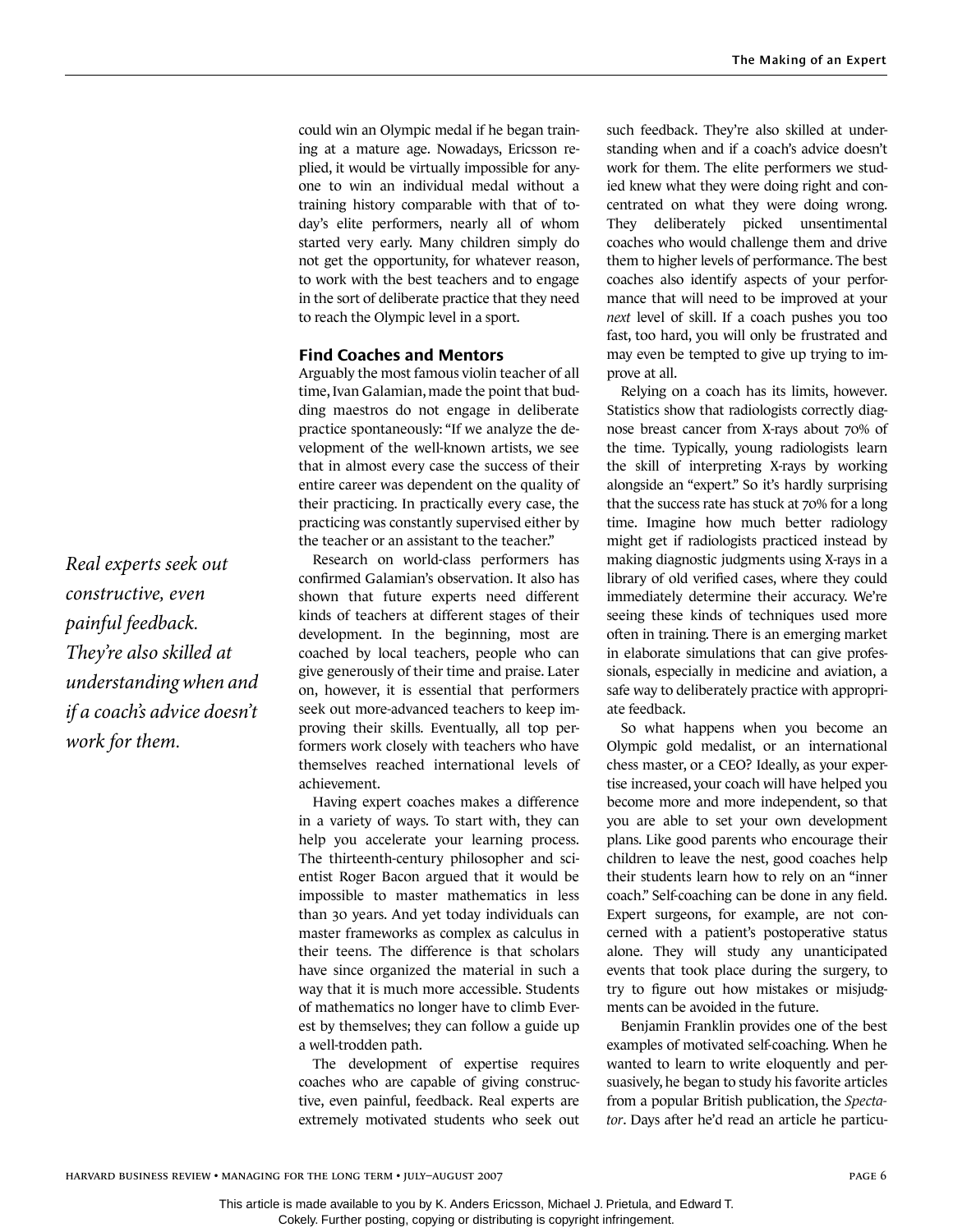larly enjoyed, he would try to reconstruct it from memory in his own words. Then he would compare it with the original, so he could discover and correct his faults. He also worked to improve his sense of language by translating the articles into rhyming verse and then from verse back into prose. Similarly, famous painters sometimes attempt to reproduce the paintings of other masters.

Anyone can apply these same methods on the job. Say you have someone in your company who is a masterly communicator, and you learn that he is going to give a talk to a unit that will be laying off workers. Sit down and write your own speech, and then compare his actual speech with what you wrote. Observe the reactions to his talk and imagine what the reactions would be to yours. Each time you can generate by yourself decisions, interactions, or speeches that match those of people who excel, you move one step closer to reaching the level of an expert performer.

• • • Before practice, opportunity, and luck can combine to create expertise, the would-be expert needs to demythologize the achievement of top-level performance, because the notion that genius is born, not made, is deeply ingrained. It's perhaps most perfectly exemplified in the person of Wolfgang Amadeus Mozart, who is typically presented as a child prodigy with exceptional innate musical genius. Nobody questions that Mozart's achievements were extraordinary compared with those of his contemporaries. What's often forgotten, however, is that his development was equally exceptional for his time. His musical tutelage started before he was four years old, and his father, also a skilled composer, was a famous music teacher and had written one of the first books on violin instruction. Like other world-class performers, Mozart was not born an expert—he became one.

#### Reprint [R0707J](http://harvardbusinessonline.hbsp.harvard.edu/relay.jhtml?name=itemdetail&referral=4320&id=R0707J)

To order, see the next page or call 800-988-0886 or 617-783-7500 or go to [www.hbrreprints.org](http://www.hbrreprints.org)